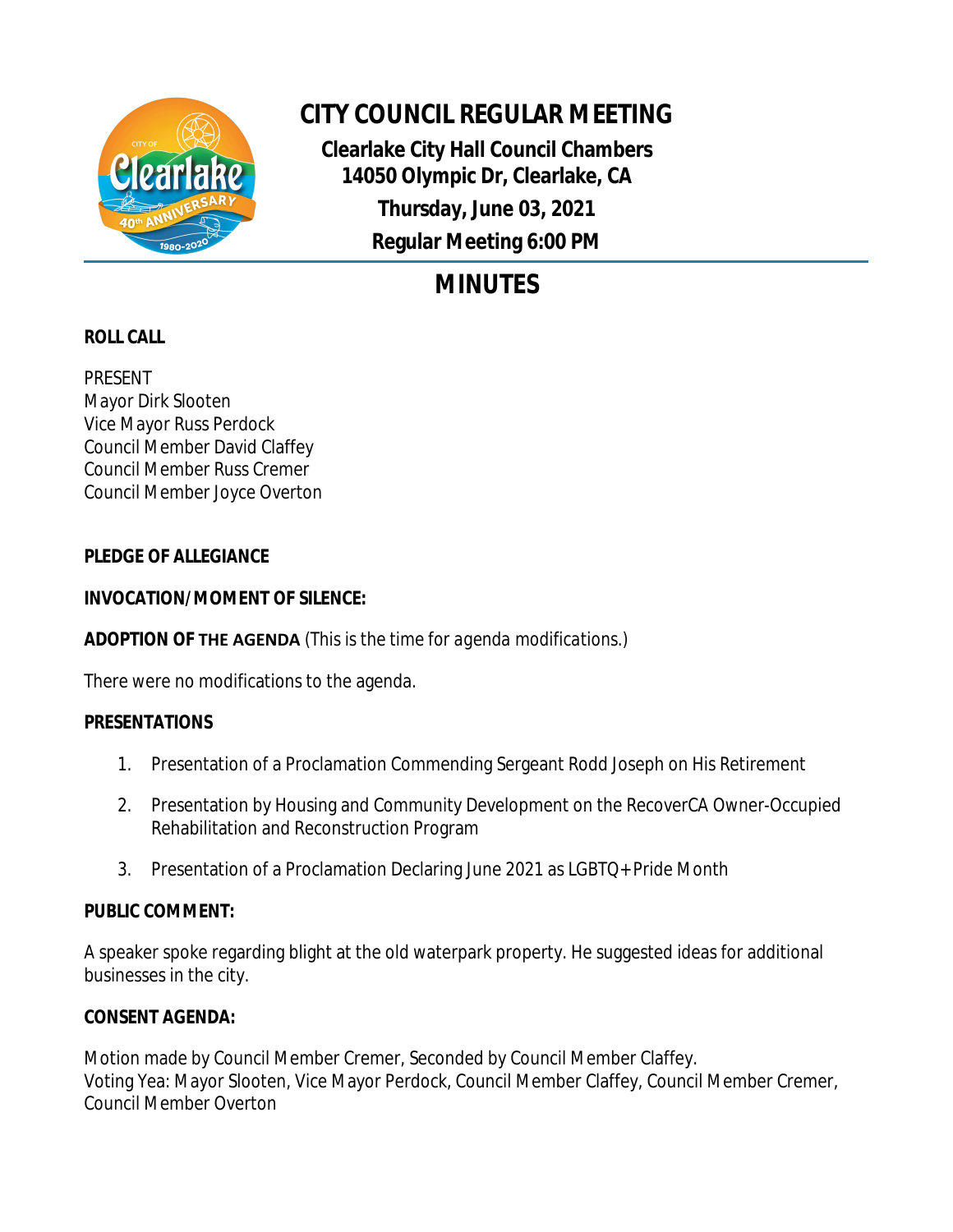- 4. Award of Contract for Environmental Services for the Dam Road Roundabout Project. Recommended Action: Authorize City Manager to enter into a contract with ECORP for the Dam Road Roundabout Project in the amount of \$63,175.968 and authorize the City Manager to approve up to 10% for additional unforeseen contract amendments
- 5. Continuation of Declaration of Local Emergency Issued on March 14, 2020 and Ratified by Council Action on March 19, 2020 Recommended Action: By motion keep declaration of emergency active and set next review in sixty days
- 6. Continuation of Declaration of Local Emergency Issued on October 9, 2017 and Ratified by Council Action October 12, 2017 Recommended Action: By motion keep declaration of emergency active and set next review in 30 days
- 7. Consideration of Resolution No. 2021-28, a Resolution of the City of Clearlake, approving a temporary road closure for the Community Block Party. Recommended Action: By motion, adopt resolution
- 8. Minutes of the May Meetings Recommended Action: Receive and file
- 9. Warrants Recommended Action: Receive and file

#### **PUBLIC HEARING**

10. Consideration of Development Agreement, DA 2021-02 for Akwaaba, INC., to allow the expansion of their existing cannabis operation to include a Microbusiness; Ordinance No. 254- 2021

Recommended Action: Hold first reading of Ordinance No. 254-2021, read it by title only, waive further reading and set second reading and adoption for the June 17, 2021 meeting

City Manager Flora gave the staff report.

Mayor Slooten opened the Public Hearing at 6:46 pm. There were no comments.

Motion made by Council Member Cremer, Seconded by Council Member Overton. Voting Yea: Mayor Slooten, Vice Mayor Perdock, Council Member Claffey, Council Member Cremer, Council Member Overton

11. Consideration of Development Agreement (DA 2021-03) Green Growth Solutions, LLC., for a Commercial Cannabis Operation; Ordinance No. 255-2021 Recommended Action: Hold First Reading of Ordinance No. 255-2021, Read by Title Only, Waive Further Reading and Set Second Reading and Adoption for June 17th, 2021.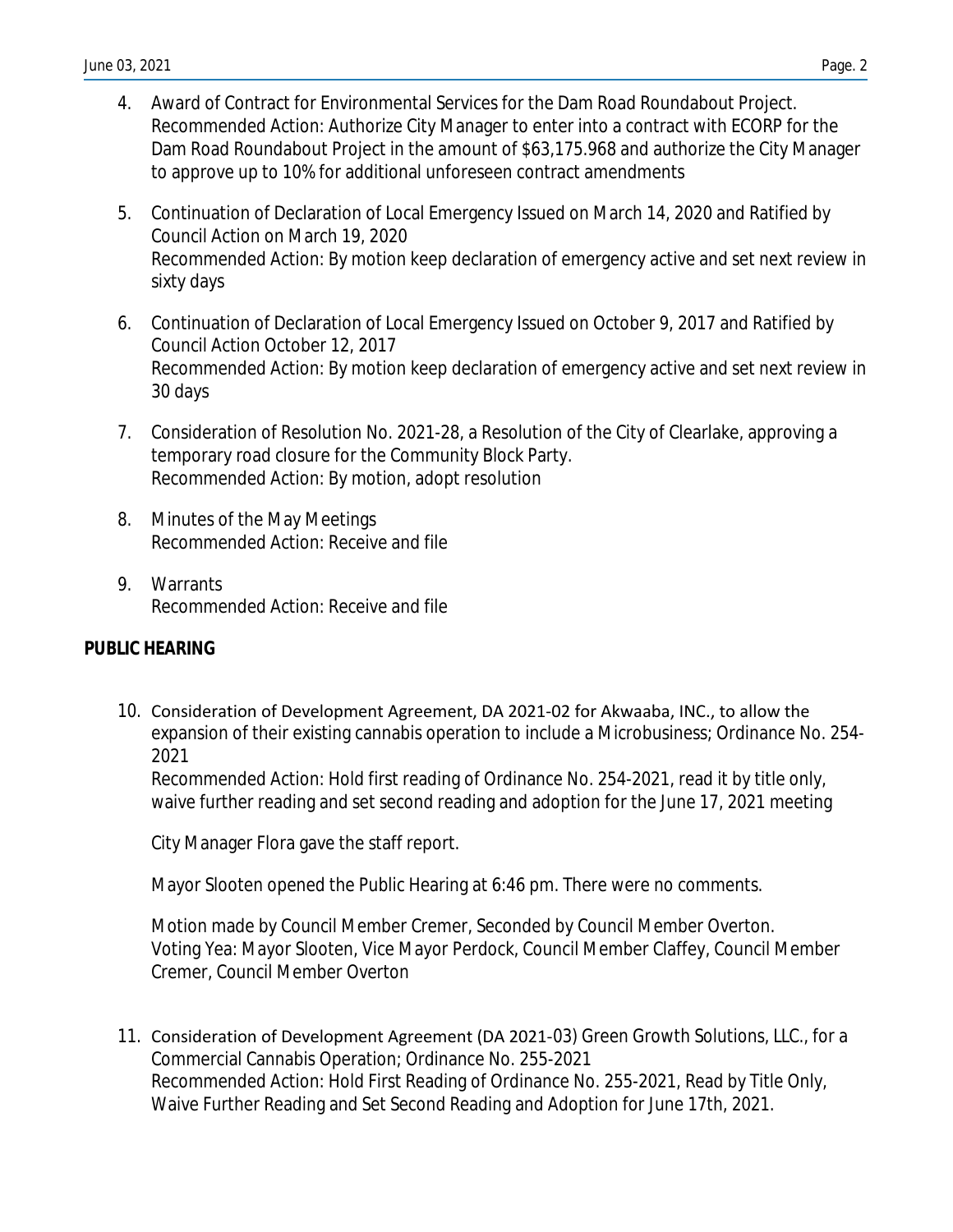City Manager Flora gave the staff report.

Mayor Slooten opened the Public Hearing at 6:50 p.m.

City Clerk Swanson read statements from Judith Barczech against the project.

Applicant spoke regarding issues brought to the Council by the public.

Denise Loustalot spoke against approval of the development agreement.

Dave Hughes spoke against approval of the development agreement.

Mark Cooper spoke against approval of the development agreement.

Vicki Crystal spoke against approval of the development agreement.

Dave Hughes spoke a second time against approval of the development agreement.

Pete Loustalot spoke against the approval of the development agreement. He asked that there was a way to streamline the process.

Mayor Slooten closed the Public Hearing at 7:15 p.m.

Motion made by Council Member Overton, Seconded by Council Member Claffey. Voting Yea: Mayor Slooten, Vice Mayor Perdock, Council Member Claffey, Council Member Cremer, Council Member Overton

Motion made by Council Member Overton, Seconded by Council Member Claffey. Voting Yea: Mayor Slooten, Vice Mayor Perdock, Council Member Claffey, Council Member Cremer, Council Member Overton

#### **BUSINESS**

12. Consideration of rejection of bids for demolition of structures located at 14525 Lakeshore Drive Clearlake, CA 95422 Recommended Action: Reject all bids for the demolition of all structures at 14525 Lakeshore **Drive** 

Lt. Hobbs gave the staff report.

Motion made by Council Member Overton, Seconded by Vice Mayor Perdock. Voting Yea: Mayor Slooten, Vice Mayor Perdock, Council Member Claffey, Council Member Cremer, Council Member Overton

#### **CITY MANAGER AND COUNCILMEMBER REPORTS**